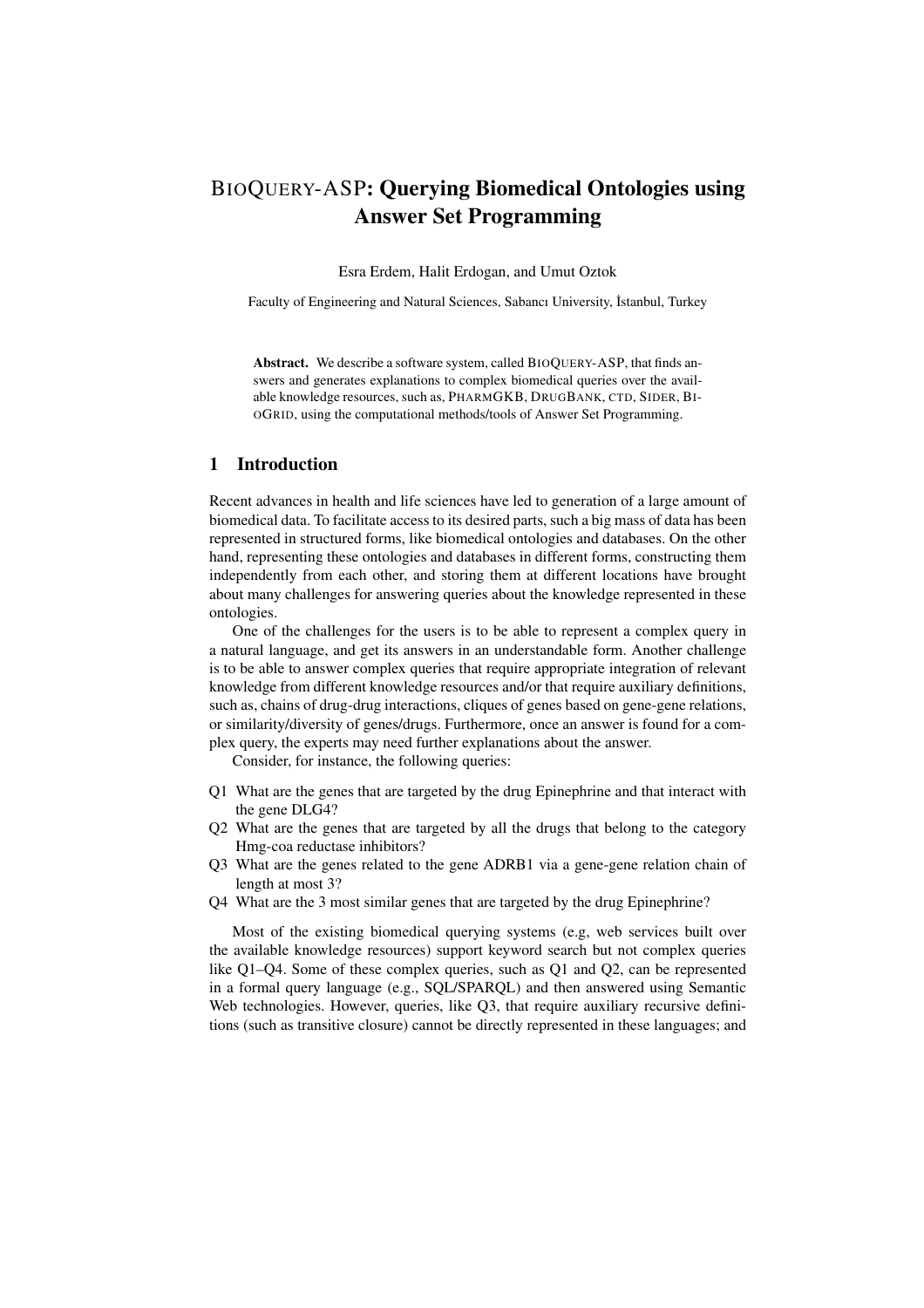thus such queries cannot be answered directly using Semantic Web technologies. The experts usually compute auxiliary relations externally, for instance, by enumerating all drug-drug interaction chains or gene cliques, and then use these auxiliary relations to represent and answer a query like Q3. Similarity/diversity queries, like Q4, cannot be represented directly in these languages either, and require a sophisticated reasoning algorithm. Also, none of the existing systems can provide informative explanations about the answers, but point to related web pages of the knowledge resources available online.

We have built a software system, called  $BIOQUERY-ASP<sup>1</sup>$  that handles all these challenges using Answer Set Programming (ASP) [9]. To address the first challenge, we have developed a controlled natural language for biomedical queries about drug discovery; this language is called BIOQUERY-CNL [5]. For instance, the queries Q1–Q4 are in BIOQUERY-CNL. Then we have built an intelligent user interface that allows users to enter biomedical queries in BIOQUERY-CNL and that presents the answers (possibly with explanations or related links, if requested) in BIOQUERY-CNL [6]. To address the second challenge, we have developed a rule layer over biomedical ontologies and databases, that not only integrates the concepts in these knowledge resources but also provides definitions of auxiliary concepts [1]. We have introduced an algorithm to identify the relevant parts of the rule layer and the knowledge resources with respect to the given query, and used automated reasoners of ASP to answer queries considering these relevant parts [4]. To address the third challenge, we have developed an algorithm to generate an explanation for a given answer, with respect to the query and the relevant parts of the rule layer and the knowledge resources [10,4]. The overall system architecture for BIOQUERY-ASP is presented in Figure 1.

We have shown the applicability of BIOQUERY-ASP to answer queries over large biomedical knowledge resources about genes, drugs and diseases, such as PHARMGKB,<sup>2</sup> DRUGBANK,<sup>3</sup> BIOGRID,<sup>4</sup> CTD,<sup>5</sup> and SIDER,<sup>6</sup> using efficient solvers of ASP [4]. For queries that are not concerned about similarity/diversity of genes/drugs, we have used the ASP solver CLASP [7]. For similarity/diversity queries, we have utilized the online methods of [2] for finding similar/diverse solutions, and thus used the ASP solver CLASP-NK, a variant of CLASP.

# 2 Demonstration of BIOQUERY-ASP by Examples

Let us demonstrate the use of BIOQUERY-ASP with four examples: the queries Q1, Q2, Q3 and Q4 presented in the introduction.

### 2.1 Representing a Query in BIOQUERY-CNL

BIOQUERY-ASP allows users to construct queries in the grammar of BIOQUERY-CNL (an extended version of the grammar introduced in our earlier work [5]), by providing

<sup>1</sup> http://krr.sabanciuniv.edu/projects/BioQuery-ASP/

<sup>2</sup> http://www.pharmgkb.org/

<sup>3</sup> http://www.drugbank.ca/

<sup>4</sup> http://thebiogrid.org/

<sup>5</sup> http://ctd.mdibl.org/

<sup>6</sup> http://sideeffects.embl.de/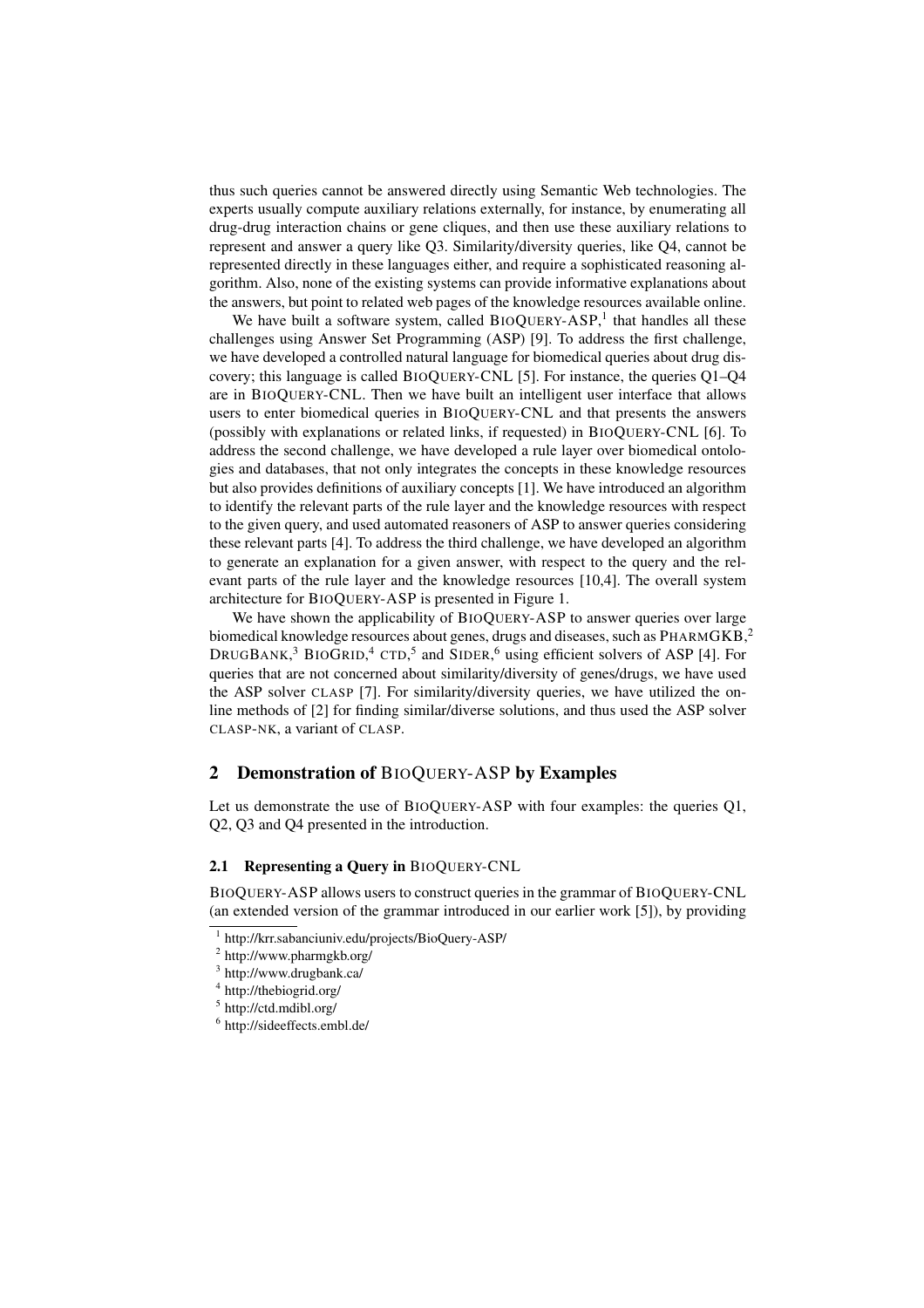

Fig. 1. System overview of BIOQUERY-ASP.

them two options: by showing them some templates so that they can choose one from among them (as shown in Figure 2 for the query  $Q1$ ); or by guiding them to construct the query by showing the possibilities with an auto-completion feature (as shown in Figure 3 for the query Q1).

## 2.2 Transforming the Query in BIOQUERY-CNL to ASP

Once a query is constructed in BIOQUERY-CNL, we transform the query into ASP by an extension of the algorithm introduced in our earlier work [5]. For instance, the query Q1 is translated into the following ASP program:

```
what be genes(GN1) :- condition1(GN1), condition2(GN1).
condition1(GN) :- drug_gene("Epinephrine", GN).
condition2(GN) :- gene_gene(GN, "DLG4").
answer_exists :- what_be_genes(GN1).
```
where condition1 and condition2 are invented relations, and gene\_gene and drug gene are defined in the rule layer as follows:

```
drug_gene(D,G) :- drug_gene_pharmgkb(D,G).
drug_gene(D,G) :- drug_gene_ctd(D,G).
gene_gene(GN1,GN2) :- gene_gene_biogrid(GN1,GN2).
gene_gene(GN2,GN1) :- gene_gene(GN1,GN2).
```
Similarly, the query Q2 is translated into the following ASP program: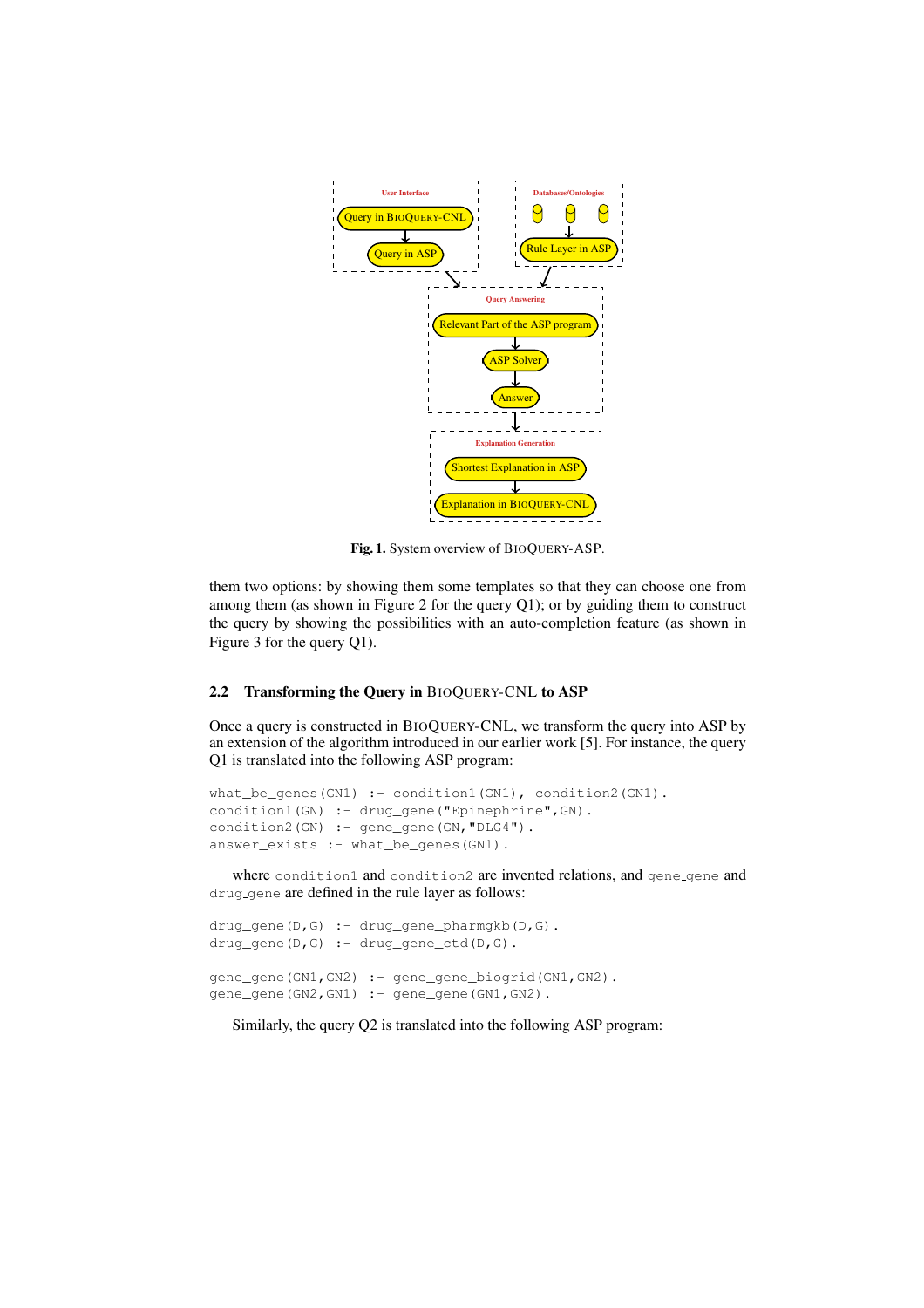

Fig. 2. In BIOQUERY-ASP a query can be constructed by making use of a template.

```
what_be_genes(GN1) :- not notcommon(GN1),
   gene_name(GN1), notcommon_exists.
notcommon(GN1) :- not drug_gene(D2,GN1),
  condition1(D2), gene_name(GN1).
notcommon_exists :- notcommon(X).
condition1(D) :- drug_category(D, "Hmg-coa reductase inhibitors").
answer_exists :- what_be_genes(GN).
```
# The query Q3 is translated into the following ASP program:

```
what_be_genes(GN) :- condition1(GN).
condition1(GN) :- gene_reachable_from(GN,L).
start_gene("ADRB1").
max_chain_length(3).
answer_exists :- what_be_genes(GN).
```
where gene\_reachable\_from is defined in the rule layer as follows: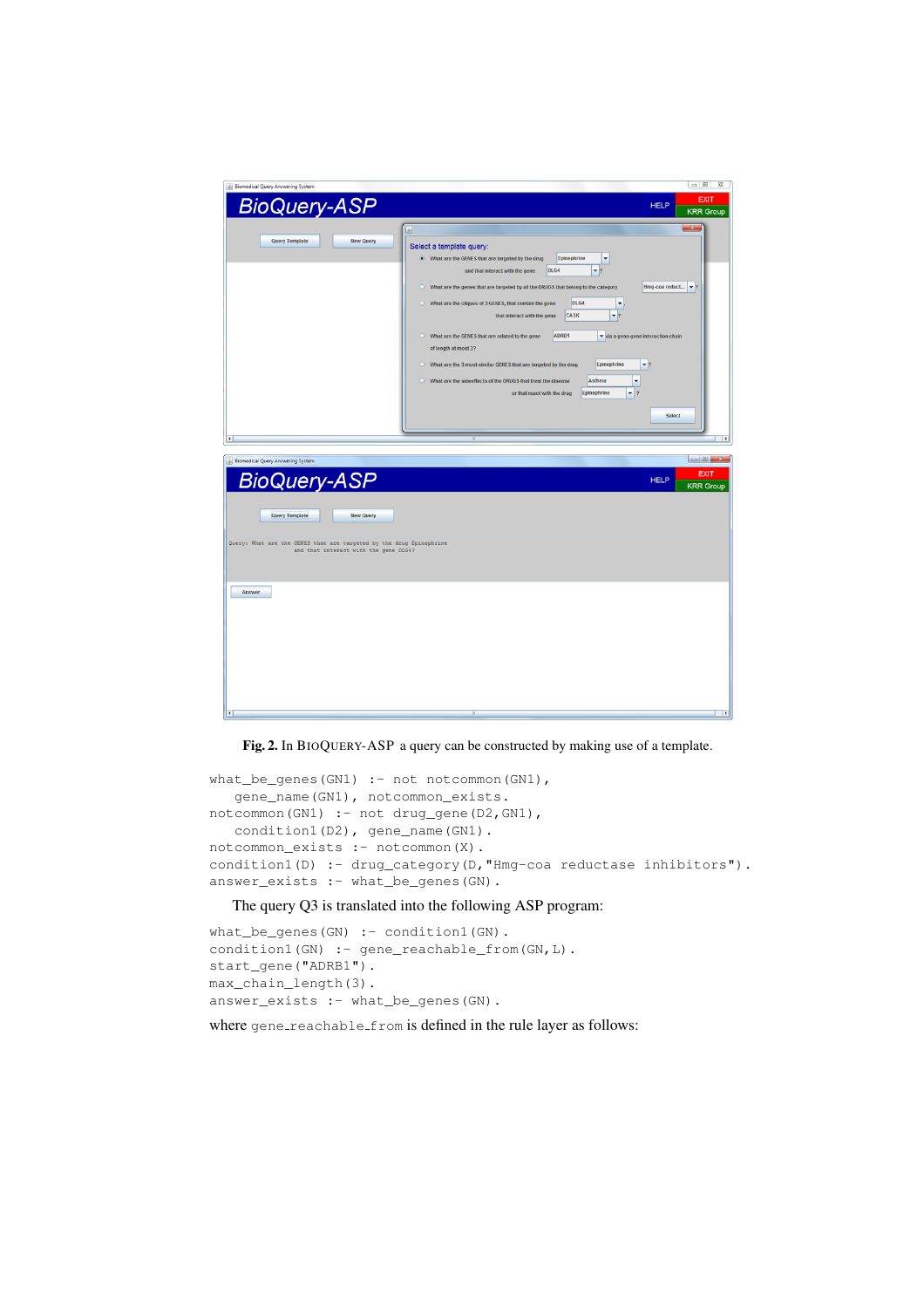

Fig. 3. In BIOQUERY-ASP a query can be constructed by making use of the auto-completion feature.

```
gene\_reachable\_from(X,1) :- gene\_gene(X,Y), start\_gene(Y).\text{gene\_reachable\_from}(X, N+1) :- gene_gene(X,Z),
   qene_reachable_from(Z,N), 0 < N, N < L,
   max_chain_length(L).
```
Note that unlike the rules for gene\_gene and drug\_gene that integrate knowledge resources, the rules for gene reachable from define an auxiliary concept to be used for deep reasoning.

The query Q4 is translated into the following ASP program:

```
1{what_be_genes(GN) : condition1(GN)}1.
condition1(GN) :- drug_gene("Epinephrine", GN).
answer_exists :- what_be_genes(GN).
```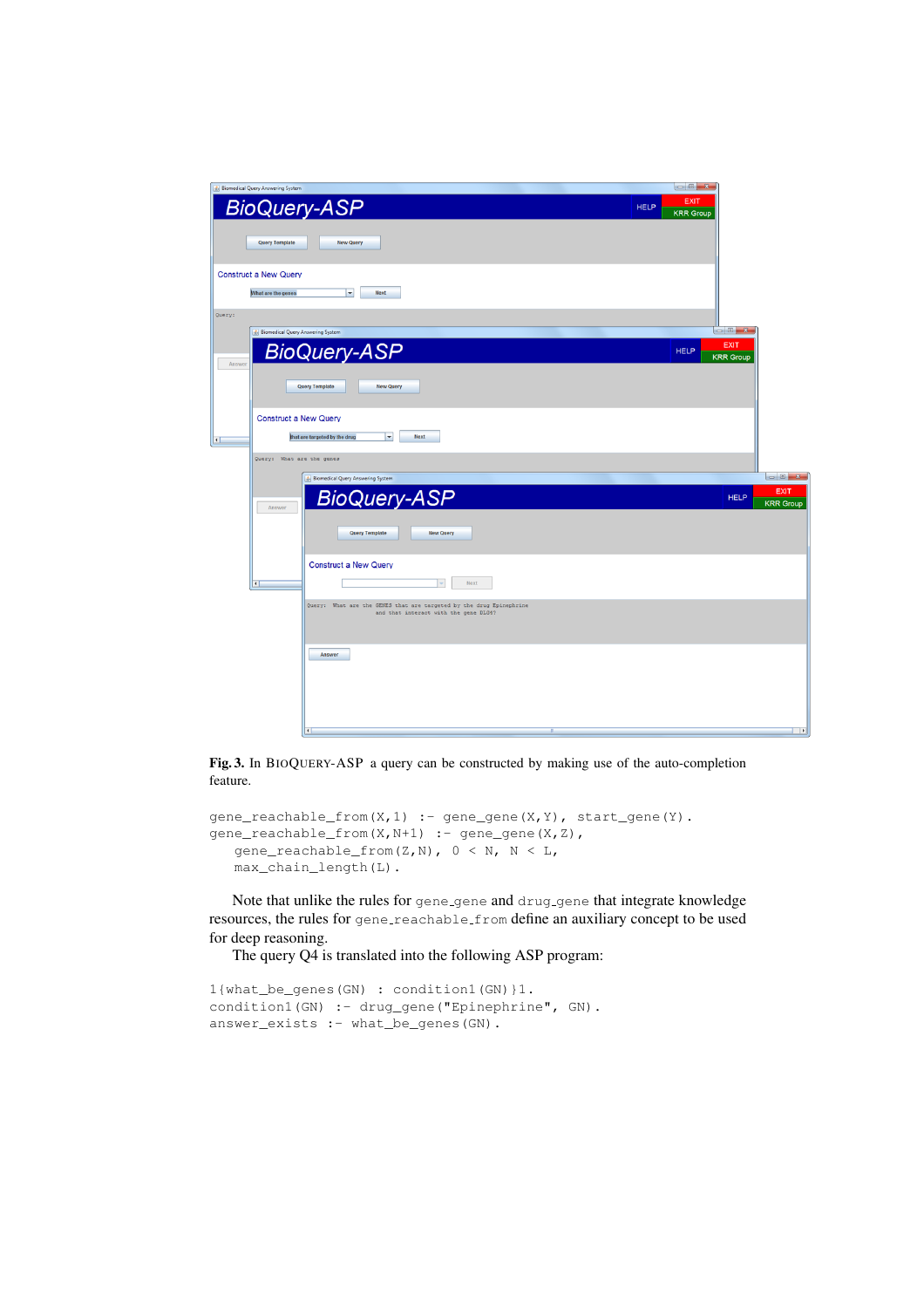#### 2.3 Extracting Information from the Knowledge Resources using ASP

Some of the ASP solvers, such as DLVHEX [3], provide constructs to import external theories that may be in different formats (e.g., ontologies in RDF(S)/OWL). For instance, consider as an external theory a Drug Ontology described in RDF. All triples from this theory can be exported using the external predicate  $\kappa$ rdf:

triple\_drug(X,Y,Z) :- &rdf["URI for Drug Ontology"](X,Y,Z).

Then the names of drugs can be extracted by DLVHEX using the rule:

drug\_name(A) :- triple\_drug(\_,"drugproperties:name",A).

Similarly, gene-gene interactions could be extracted from a Gene Ontology by DLVHEX using the rules

```
gene_gene(G1,G2) :- triple_gene(X,"geneproperties:name",G1),
  triple_gene(X,"geneproperties:related_genes",B),
  triple_gene(B,Z,Y), Z!="rdf:type",
  triple_gene(Y,"geneproperties:name",G2).
```
Some knowledge resources are provided as relational databases, or more often as a set of triples (probably extracted from ontologies in RDF). In such cases, we introduce special algorithms to transform the relations into ASP.

## 2.4 Answering the Queries using ASP

At this stage, the given biomedical query *Q*, the rule layer, and the information extracted from the knowledge resources are all in ASP. Let us denote by  $\Pi$  the union of the rule layer and the information extracted from the knowledge resources. To be able to answer the given query  $Q$  efficiently, BIOQUERY-ASP extracts the relevant part of  $\Pi$ with respect to *Q* [4], and then computes a model (called "an answer set" [8]) for the relevant part (if exists) using a state-of-the-art ASP system, such as CLASP. After that, BIOQUERY-ASP extracts the answers to *Q* from the answer set, and presents them as a list. For instance, the answers to the query Q3 is shown in Figure 4.

For queries about similarity/diversity of genes, BIOQUERY-ASP uses the answer set solver CLASP-NK [2], an extension of CLASP that can compute similar/diverse answer sets for an ASP program with respect to a given distance measure. The idea behind CLASP-NK is to define the distance measure (as a C++ program) and modify the search algorithm of CLASP accordingly in the style of a branch-and-bound algorithm. BIOQUERY-ASP considers the semantic and functional similarity of genes defined over the gene ontology [11]; this measure can be computed by the software GOSEMSIM.

### 2.5 Generating Explanations for the Answers

Once an answer to a query (that does not involve aggregates as in Q3 and Q4) is computed, BIOQUERY-ASP can generate an explanation for it [4,10]. For instance, an explanation for the answer "ADRB1" to the query Q1 is shown in Figure 5. If an explanation cannot be found then related links to the knowledge resources are provided.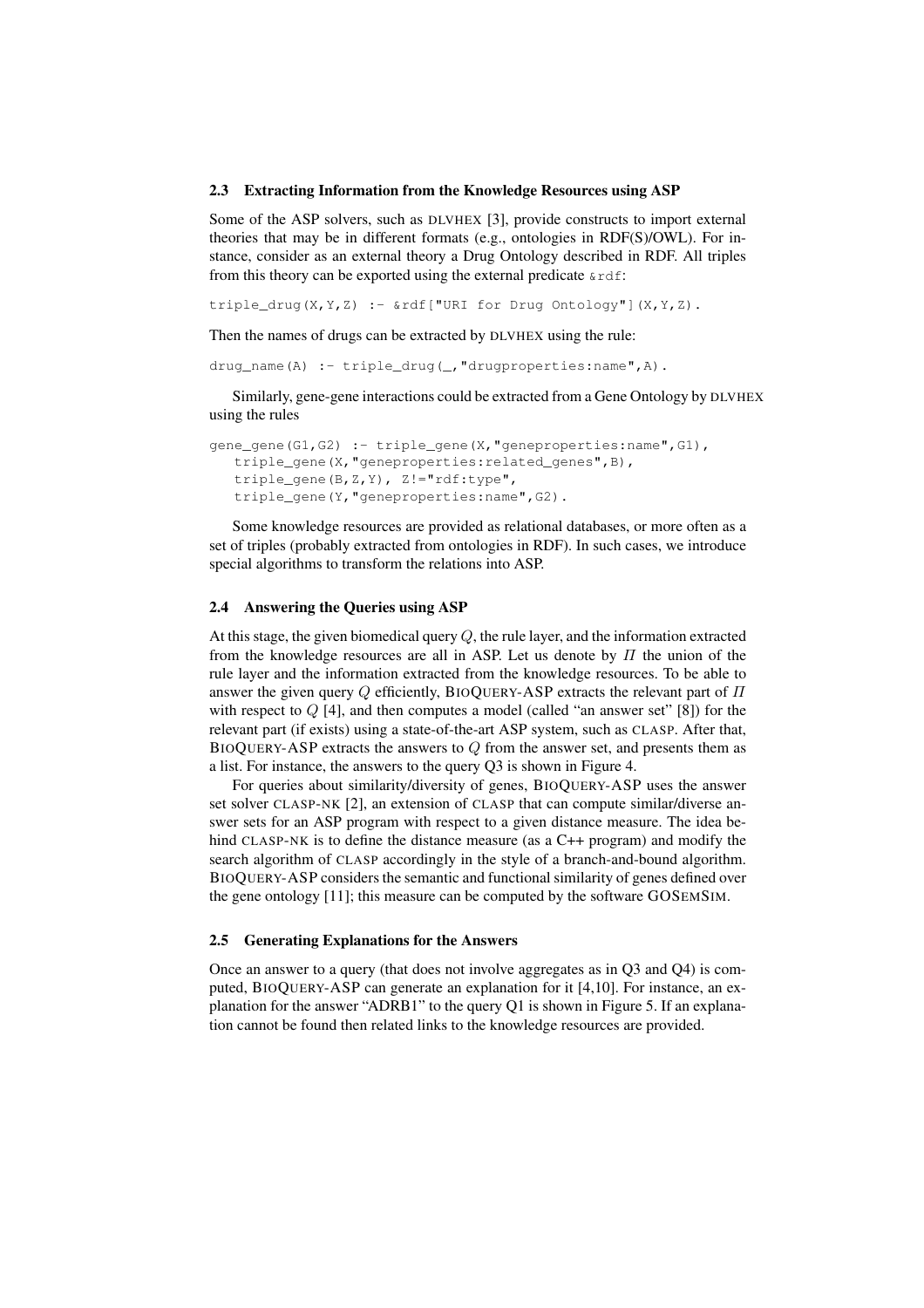

Fig. 4. BIOQUERY-ASP presents answers to a query as a list.

# 3 Conclusion

We have described the software system BIOQUERY-ASP that finds answers and generates explanations to complex biomedical queries over the available knowledge resources, such as, PHARMGKB, DRUGBANK, CTD, SIDER, BIOGRID, using the computational methods/tools of Answer Set Programming. These complex biomedical queries require appropriate integration of relevant knowledge from different knowledge resources; auxiliary definitions, such as, chains of drug-drug interactions, cliques of genes based on gene-gene relations, or similarity/diversity of genes/drugs; and further deep reasoning, like finding similar/diverse genes/drugs. No existing biomedical query answering systems (e.g., web services built over the available knowledge resources, that answer queries by means of keyword search) can directly answer such queries, or can generate explanations for answers. In that sense, BIOQUERY-ASP is a novel biomedical query answering system that can be useful for experts.

# Acknowledgments.

We are grateful to Yelda Erdem (Sanovel Pharmaceuticals) for her suggestions about the biomedical queries related to drug discovery. This work has been supported by TUBITAK Grant 108E229.

# **References**

- 1. Bodenreider, O., Coban, Z.H., Doganay, M.C., Erdem, E.: A preliminary report on answering complex queries related to drug discovery using answer set programming. In: Proc. of ALPSWS (2008)
- 2. Eiter, T., Erdem, E., Erdogan, H., Fink, M.: Finding similar or diverse solutions in answer set programming. In: Proc. of ICLP. pp. 342–356 (2009)
- 3. Eiter, T., G.Ianni, R.Schindlauer, H.Tompits: Effective integration of declarative rules with external evaluations for Semantic-Web reasoning. In: Proc. of ESWC (2006)